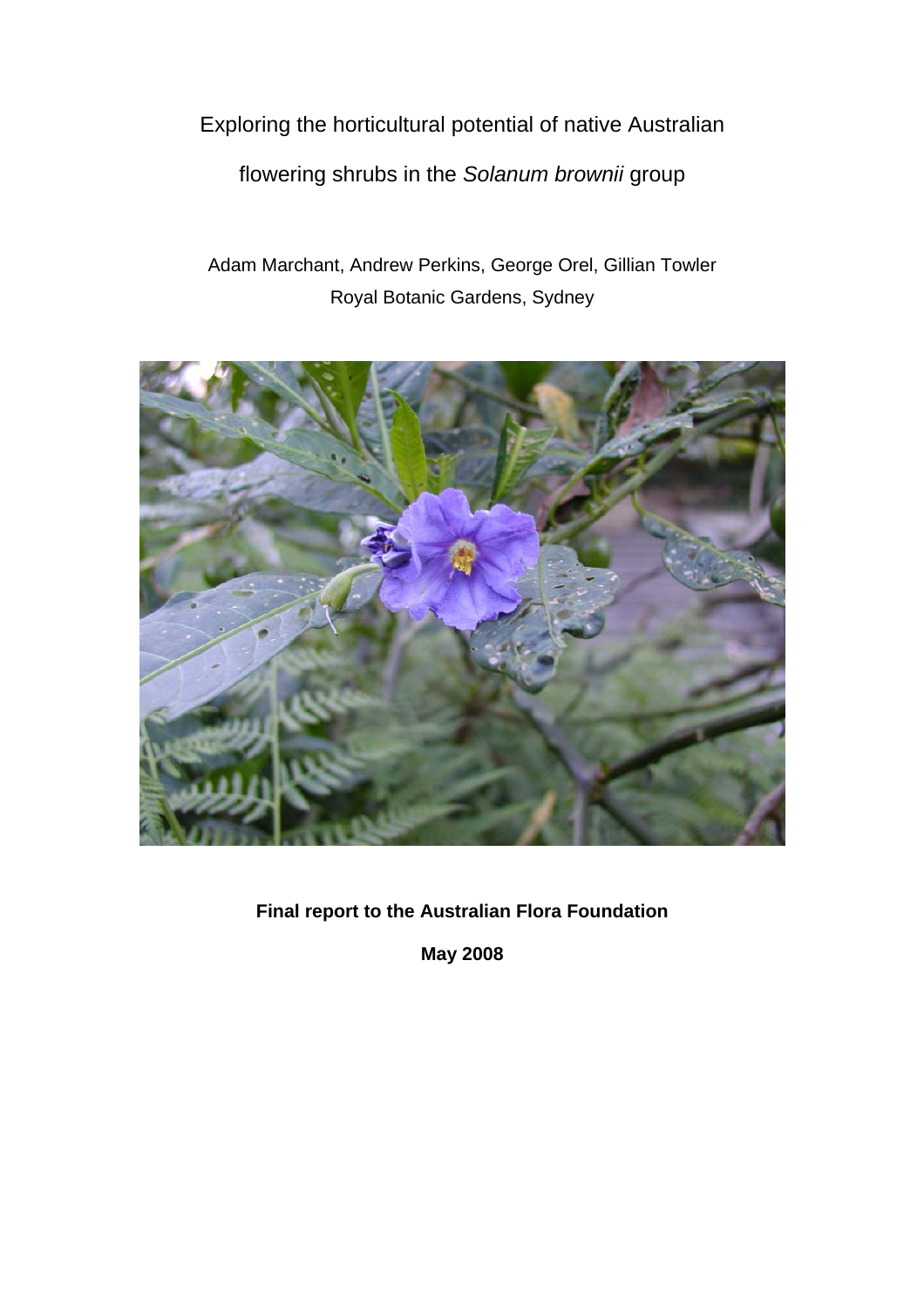# **Summary**

The flowering shrubs in the *Solanum brownii* group consist of of ten closely related species. They are endemic to coastal temperate Eastern Australia. They have attractive blue or purplish flowers of around three centimetres diameter, and are all prickly to a greater or lesser extent.

We attempted to select for plants with combinations of characters desirable for development as a horticultural ornamental, particularly, large flower size, reduced spiny-ness, attractive leaf form, and attractive growth habit.

Vegetative propagating material was collected from the New England table-land and escarpment, representing four species – *S. neoanglicum*, *S. curvicuspe*, *S. brownii* and *S. nobile*. Two species may have a prospect of being developed into horticultural ornamentals – *S. nobile* and *S. curvicuspe*. *S. nobile* comes from the tableland east of Glen Innes, and *S. curvicuspe* from the rainforest inland from Wauchope. *S. nobile* is the more attractive plant, with oak-shaped leaves, and upright, well-branched habit. Specimens differ widely in their priclky-ness. *S. curvicuspe* has relatively large flowers, and not so many spines. We discovered a previously-undocumented white-flowering form of this species.

At the time of writing (May 2008), flowering in cultivation of our selected plants has happened only sporadically; and we have not had fruit formation and seed set. Discovering how flowering can be induced in cultivation is our current goal in the investigation of these plants

# **Introduction**

The "*Solanum brownii* Group" is a set of species split by Bean in 2001 from *S. brownii*, as well as several previously-named species that this author believed to be closely related. The natural range of the whole group is coastal NSW, extending into south-east Queensland. The plants have attractive blue flowers of around 3cm diameter, and are all prickly to a greater or lesser degree.

The main aim this project was to investigate whether some members of this group had the potential to be developed into garden ornamentals, either directly by selection from wild-sourced plants, or after selective breeding. Subsidiary aims were to increase knowledge of the distribution and abundance of the various kinds, and further investigating their natural affinities.

### **Activities and outcomes**

### **2003-2004:**

Each of the species in the *S. brownii* group has a very short (natural) flowering time, and it is during the time of flowering that field collection is most feasible, as the blue flowers can be seen in the bush. In the first year of this project, we were unfortunately not made aware of the success of our application for a grant from the AFF until it was too late to mount a well-organised collecting trip during that year's flowering season. Two of our number (Perkins and Towler) however went on a quick expedition in September to a site where they had previously observed some of the target species.

At Mount Banda Banda, in the Willi Willi National Park, north-west of Wauchope, plants of *S. curvicuspe* were found in flower. Significantly, as well as the expected blue flowering plants, one plant was found profusely blooming with white flowers. This had not been observed (or, at least, recorded) previously.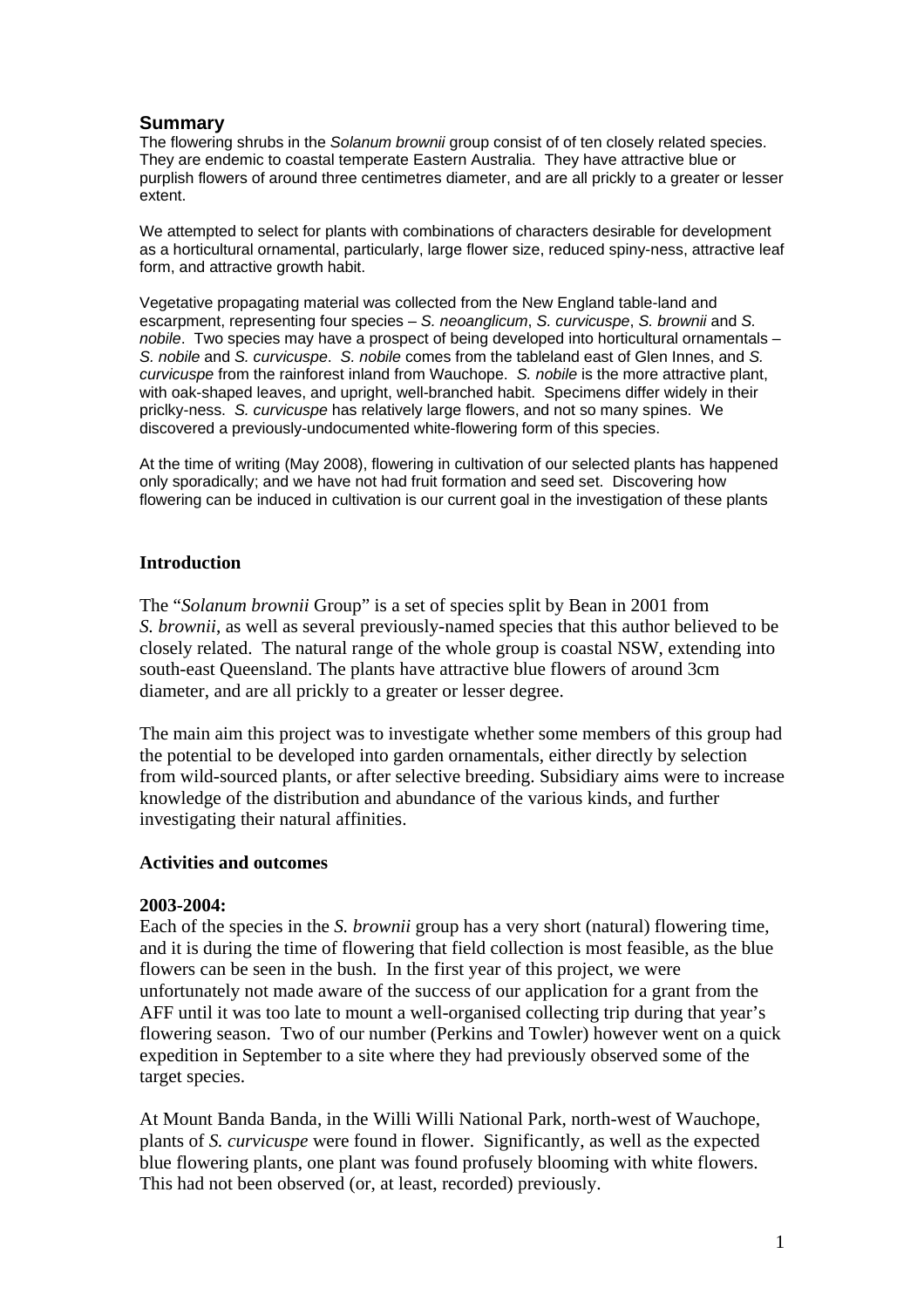

*Solanum curvicuspe S. curvicuspe* white form

Propagation material (cuttings) from these plants was returned to Sydney, where there was some initial success in striking the cuttings at the Sydney Botanic Gardens nursery. However, all of these cuttings subsequently perished, possibly as a result of over-watering, and at least partly as a result of the cuttings being of insufficiently mature wood.

# **2004-2005:**

In late September 2004, A. Marchant went on a ten-day collecting expedition, together with Annette Hill (then of the University of New England), accompanied also for the first day by Ian Telford, Curator of the Beadle Herbarium (UNE), and advised by A/Prof. Jeremy Bruhl, Director of that herbarium. The collecting trip was a loop east from Armidale over the escarpment, then north from Wauchope to Grafton, and inland again to Glen Innes.

We collected from large populations of *S. neo-anglicum* on the table-land east of Armidale. This plant has a very spindly and unattractive habit, small flowers, and is not a likely prospect for a horticultural ornamental. However, it propagated easily and grew very well. At Mt Banda Banda, we collected blue-flowering *S. curvicuspe*, but we were unable to locate the white-flowering plant.

*S. nobile* was collected from several locations in and around the Gibraltar Range between Grafton and Glen Innes. This species is a much more likely prospect for cultivation as an ornamental. Specimens growing on flat, open land were often wellshaped shrubs of 1.5 metres in height, with large oak-shaped leaves and the largest flowers of this group of species.

Cutting material from this expedition was successfully propagated at the University of Western Sydney School of Horticulture.

# **2005-2006:**

It became apparent that a comprehensive collection of living material from the full extent of the range of Bean's *S. brownii* group, as envisaged in the original research proposal, was not feasible – in terms of money, time (potentially months away from the work-place) and logistics (increased demand on fewer vehicles available for field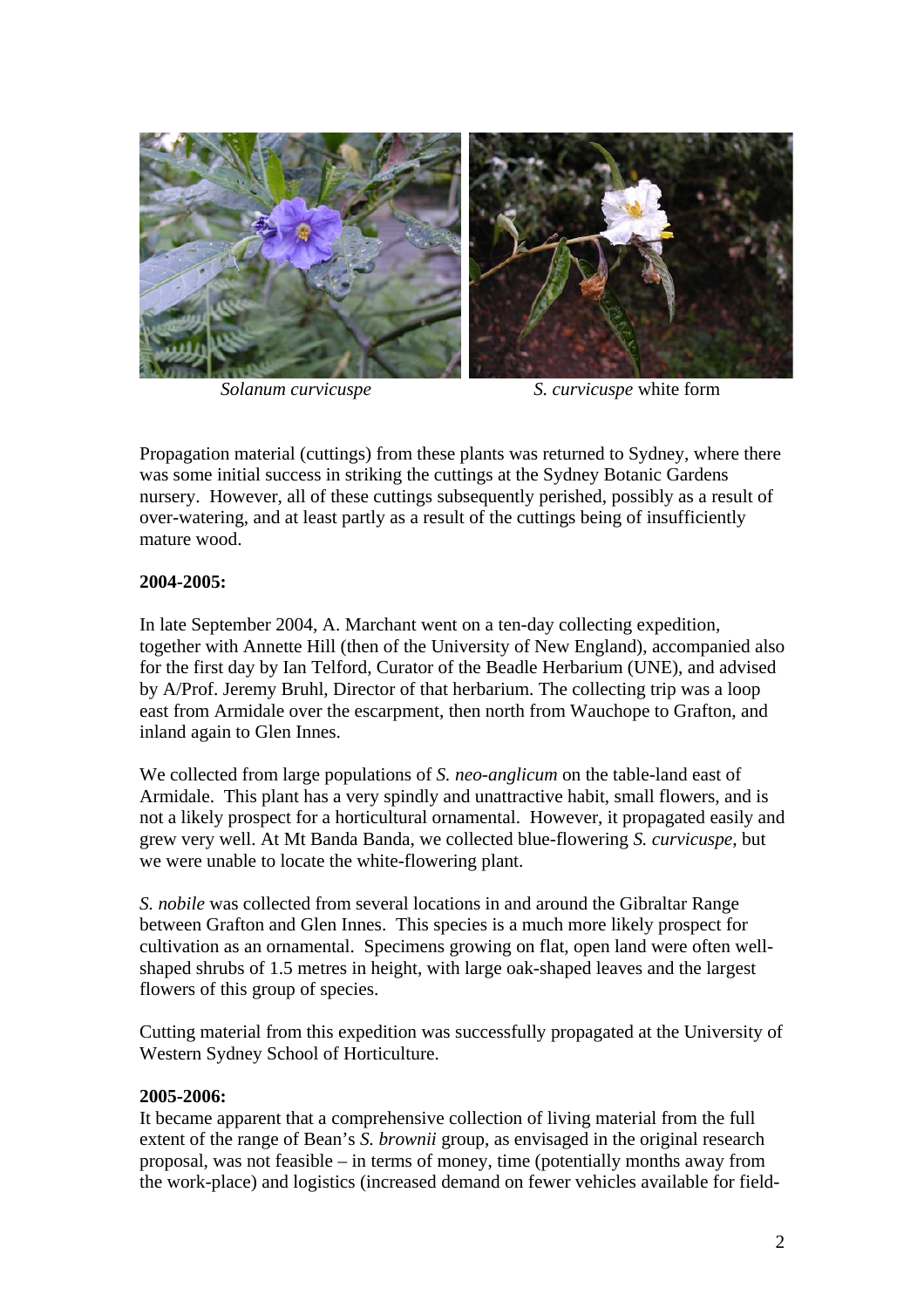work). Additional material – living material, or specimens for herbarium or laboratory study – were solicited from colleagues. This request yielded pressed specimens from more southerly parts of the group's range, and also revealed that a group at the Mt Annan branch of the Royal Botanic Gardens, Sydney, was conducting experiments on seed germination on *S. cinereum*. This species, unlike the others in the "*Solanum brownii* group", is widespread and abundant, and generally considered to be a bad weed. Subsequent DNA comparison of *S. cinereum* and other species in the group (and many other Australian and exotic *Solanum* spp.) indicated that this species was phylogenetically well separated from other members in Bean's group.

Other examination of genetic relationships was done using small samples of material taken from specimens from the Beadle Herbarium. This addition to the material that we had collected covered all but the rarest members of the *Solanum brownii* group, and the excellent state of preservation of the herbarium material allowed successful DNA extraction and analysis.

The plants from the previous season's collecting expedition were induced to flower by application of potassium sulphate.

#### **2006-2007:**

An analysis of DNA sequences from those specimens collected as part of this project, as well as many specimens from other endemic species across Australia, provided by numerous colleagues, formed the substance of a presentation given at the "Solanaceae VI" conference in Madison Wisconsin. This was one of a series of international conferences on Solanaceae held approximately every six years. (Cost of attendance at this conference was borne privately by Marchant.)

Excerpt from the discussion of results pertaining to the *S. brownii* group:

"... sequences from *S. neoanglicum*, *S. curvicuspe* and *S. brownii* form a well-supported clade, consistent with Bean's (2001) treatment. *S. neoanglicum* has a sequence almost identical with that of *S. curvicuspe*. ... The cpDNA of *S. nobile* Bean, however, does not support a particularly close relationship with (*S. neoanglicum*, *S. curvicuspe* and *S. brownii*). A moderately-well supported ... clade contains Bean's *Solanum brownii* group with the exception of *S. cinereum*, together with *S. cookii*, *S. stelligerum*, *S. corifolium* and *S. parvifolium*. The last three of these species are in Symon's (1979) group **A**, and are classified by Flora of Australia (Haegi *et al* 1982) in section *Graciflorum*, while the other are in *Oliganthes*. Our data suggests that Australian species which are classified in either *Oliganthes* or *Graciflorum* might be better classified together in the same section .... Our data also suggest that the similarities implied by Bean (2001) between *S. brownii* group members and *S. stelligerum* have a basis in close evolutionary relationship. A close relationship between *S. cinereum* and the remainder of Bean's *Solanum brownii* group is [however] contra-indicated by our data. Some specimens of *S. nobile* cited by Bean (2001) had been labelled *S.* sp. aff. *cinereum* – our data supports Bean's creation of a separate species *S. nobile*, while not indicating that it is closer to the other *Solanum brownii* group members than are other species in the clade described in the previous paragraph.

This work has not yet been published in print form.

Attempts were made to use the DNA fingerprinting technique "ISSR polymorphism" to work with these *Solanum* species. However, despite our regular success with this technique in projects on other plants (including *Ipomoea*, *Camellia*, *Prunus* and *Worsleya*), and despite the success of other molecular genetic techniques (chloroplast)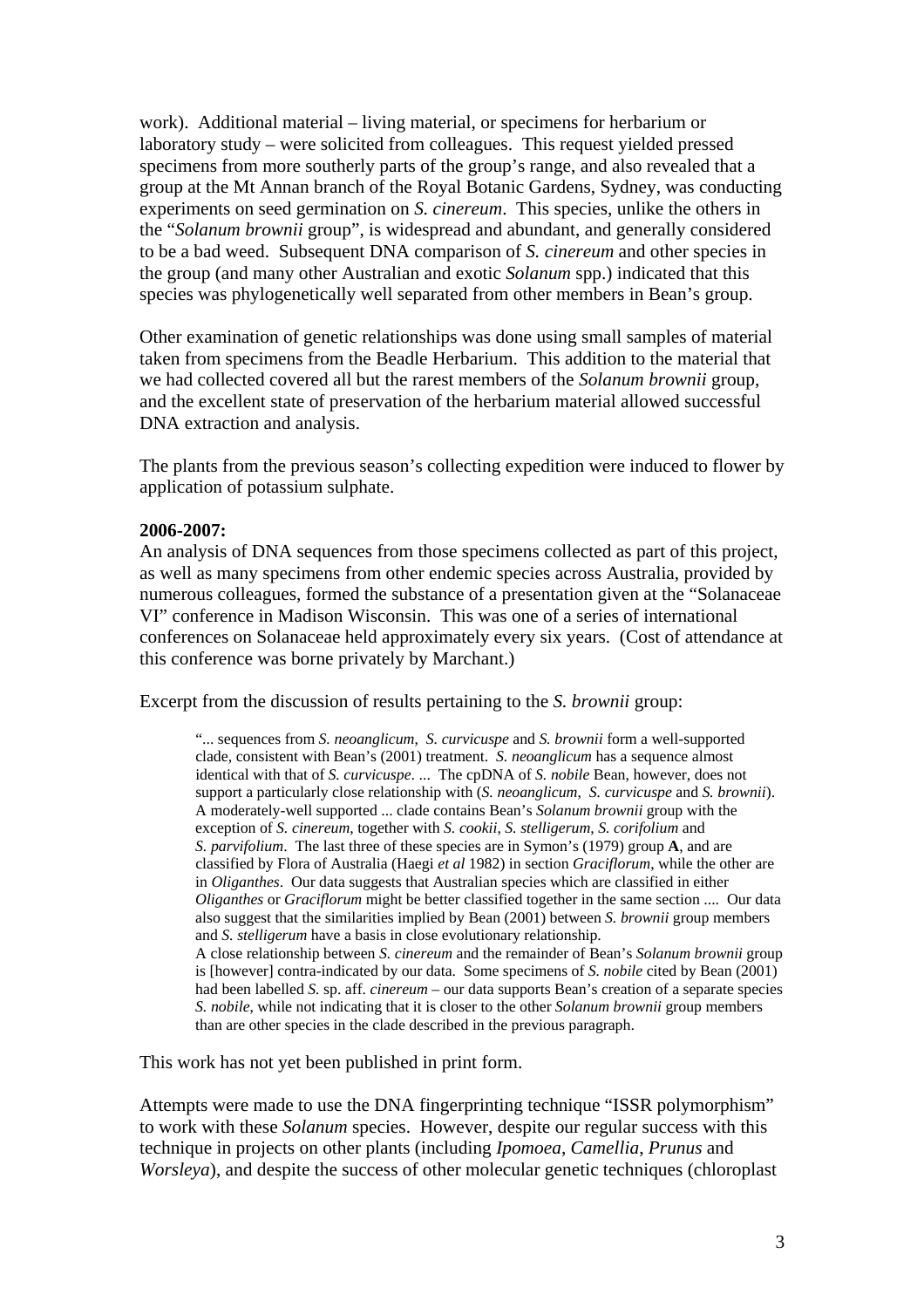DNA sequencing) with *Solanum*, we did not obtain easily useful ISSR fingerprints. This is likely to reflect real peculiarities of genome organisation in these species.

In November of 2006, a collecting trip by Marchant, Perkins, and T-C Huang re-located the *S. curvicuspe* plant with white flowers discovered in 2003 by Perkins and Towler. No flowers were left, although there were numerous immature fruit. Numerous cuttings from this plant were taken, as well as from other (previously observed to be) blue-flowering plants. These cuttings were struck at the University of Western Sydney School of Horticulture, and later re-located to "Paradise Plants" nursery in Kulnura, under the care of the staff of proprietor Robert Cherry.

# **Ongoing:**

After successful striking, the plants from the Marchant  $&$  Hill collecting trip were maintained at the University of Western Sydney School of Horticulture. Surviving plants are from *S. neoanglicum* and *S. nobile*. Flowering was induced in one season by the application of supplementary potassium. In subsequent seasons, without added K, there has been no flowering. Following the dissolution of the School of Horticulture last year, these plants are now being maintained at Marchant's property near Parramatta, where they continue to thrive (vegetatively).

The differences in growth form, leaf shape, and prickle distribution between the various clones have persisted, despite the identical growing conditions, indicating that they are not as plastic as some of us might have expected. The *S. curvicuspe* plants at Kulnura are also surviving well. Some of these have produced blue flowers (without additional K), but none of the clones cut from the white-flowering plant have produced any flowers at all. Potassium supplementation has not yet been tried on these.

# **Future prospects:**

.

Two kinds of plants in this study group are still considered to have some potential as horticultural ornamentals. These are *S. nobile* from the northern New England tableland, and the white-flowering *S. curvicuspe* from Mt Banda Banda.



*Solanum curvicuspe* plants (central pot) flanked by two specimens of *S. nobile*, differing in their degree of spiny-ness